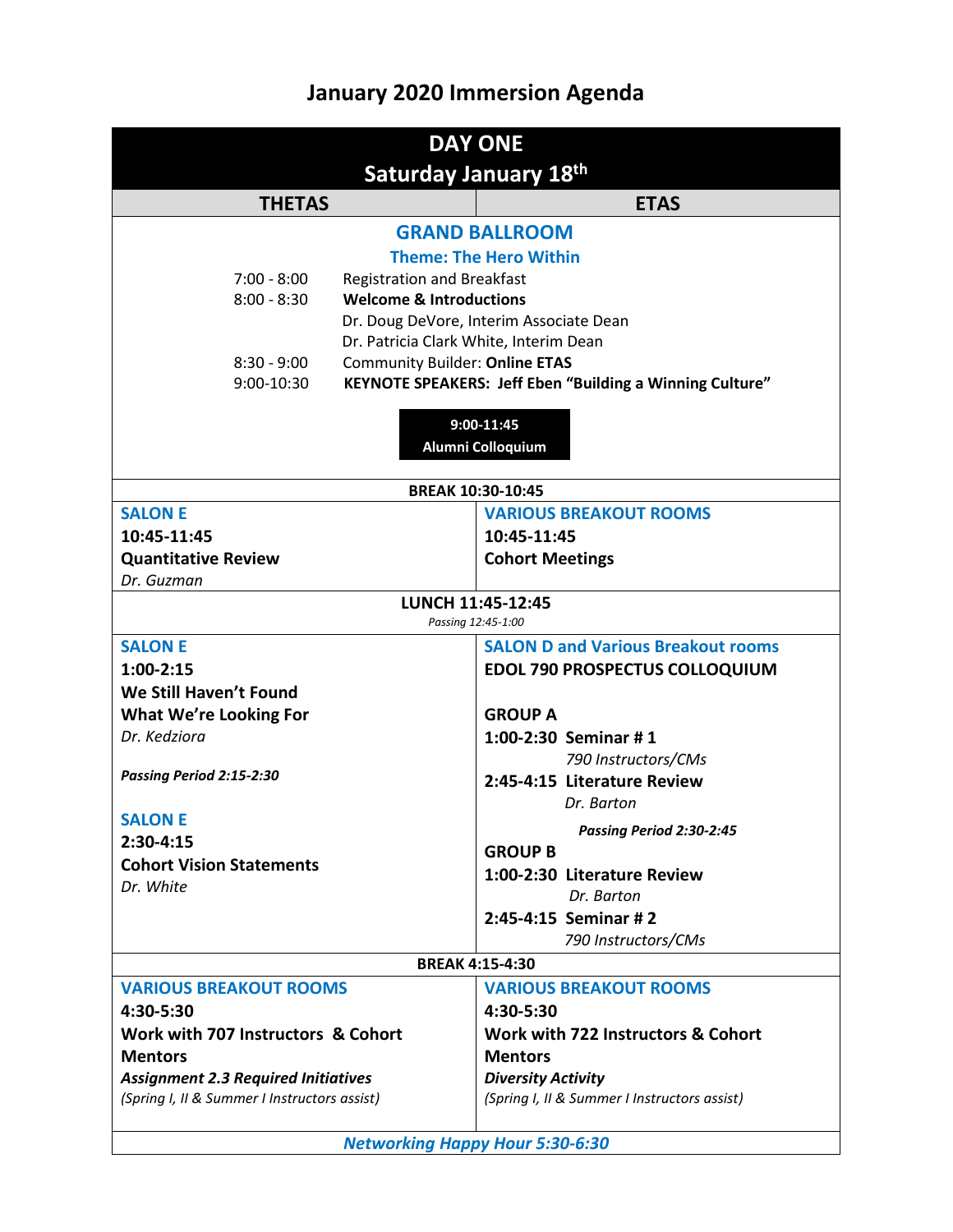| <b>DAY TWO</b>                                           |                                                                                               |  |
|----------------------------------------------------------|-----------------------------------------------------------------------------------------------|--|
| Sunday, January 19th                                     |                                                                                               |  |
| <b>THETAS</b>                                            | <b>ETAS</b>                                                                                   |  |
| <b>SALON E</b>                                           | <b>SALON D</b>                                                                                |  |
| 7:00-8:00<br><b>Breakfast</b>                            | 7:00-8:00<br><b>Breakfast</b>                                                                 |  |
| Agenda Dr. DeVore<br>$8:00 - 8:10$                       | $8:00 - 8:10$<br>Agenda Dr. Guzman                                                            |  |
| 8:10-10:00                                               | 8:10-10:00                                                                                    |  |
| <b>Launching Your TCP</b>                                | <b>Sustaining Your TCP</b>                                                                    |  |
| Dr. Linda Ackerman Anderson                              | Dr. Dean Anderson                                                                             |  |
| <b>BREAK 10:00-10:15</b>                                 |                                                                                               |  |
| <b>VARIOUS BREAKOUT ROOMS</b>                            |                                                                                               |  |
| 10:15-11:15 Miniversities                                | Each student attends two sessions selected in<br>advance. Schedule posted on Digital Commons. |  |
| <b>VARIOUS BREAKOUT ROOMS</b>                            |                                                                                               |  |
| 11:30-12:30 Miniversities                                |                                                                                               |  |
|                                                          |                                                                                               |  |
| <b>LUNCH 12:30-1:30</b>                                  |                                                                                               |  |
| <b>Professional Area Networking</b><br>Passing 1:30-1:40 |                                                                                               |  |
| <b>SALON E</b>                                           | <b>SALON D</b>                                                                                |  |
| 1:40-2:50                                                | 1:40-3:15                                                                                     |  |
| 10 Easy Ways to Network                                  | <b>Situating your Research in Literature</b>                                                  |  |
| <b>Networking linked to Dissertation</b>                 | Dr. Lee                                                                                       |  |
| Topics/Professional Areas Dr. Ryder                      |                                                                                               |  |
| <b>BREAK 2:50-3:05</b>                                   | <b>BREAK 3:15-3:30</b>                                                                        |  |
| <b>SALON E</b>                                           | <b>SALON D and then</b>                                                                       |  |
| 3:05-4:20                                                | <b>VARIOUS BREAKOUT ROOMS</b>                                                                 |  |
| <b>Appreciative Inquiry</b>                              | 3:30-5:30                                                                                     |  |
| Dr. Enomoto & Dr. Anderson-Woo                           | <b>Prospectus "Hands On" Study Group</b>                                                      |  |
| Passing 4:20-4:30                                        | Presentation: Dr. Larick then break out to<br>assigned rooms.                                 |  |
| <b>VARIOUS BREAKOUT ROOMS</b>                            | <b>Assigned Faculty</b>                                                                       |  |
| 4:30-5:30                                                |                                                                                               |  |
| <b>Cohort Meetings</b>                                   |                                                                                               |  |
| CMs facilitate TCP dialog                                |                                                                                               |  |
|                                                          |                                                                                               |  |
|                                                          |                                                                                               |  |
|                                                          |                                                                                               |  |
|                                                          |                                                                                               |  |